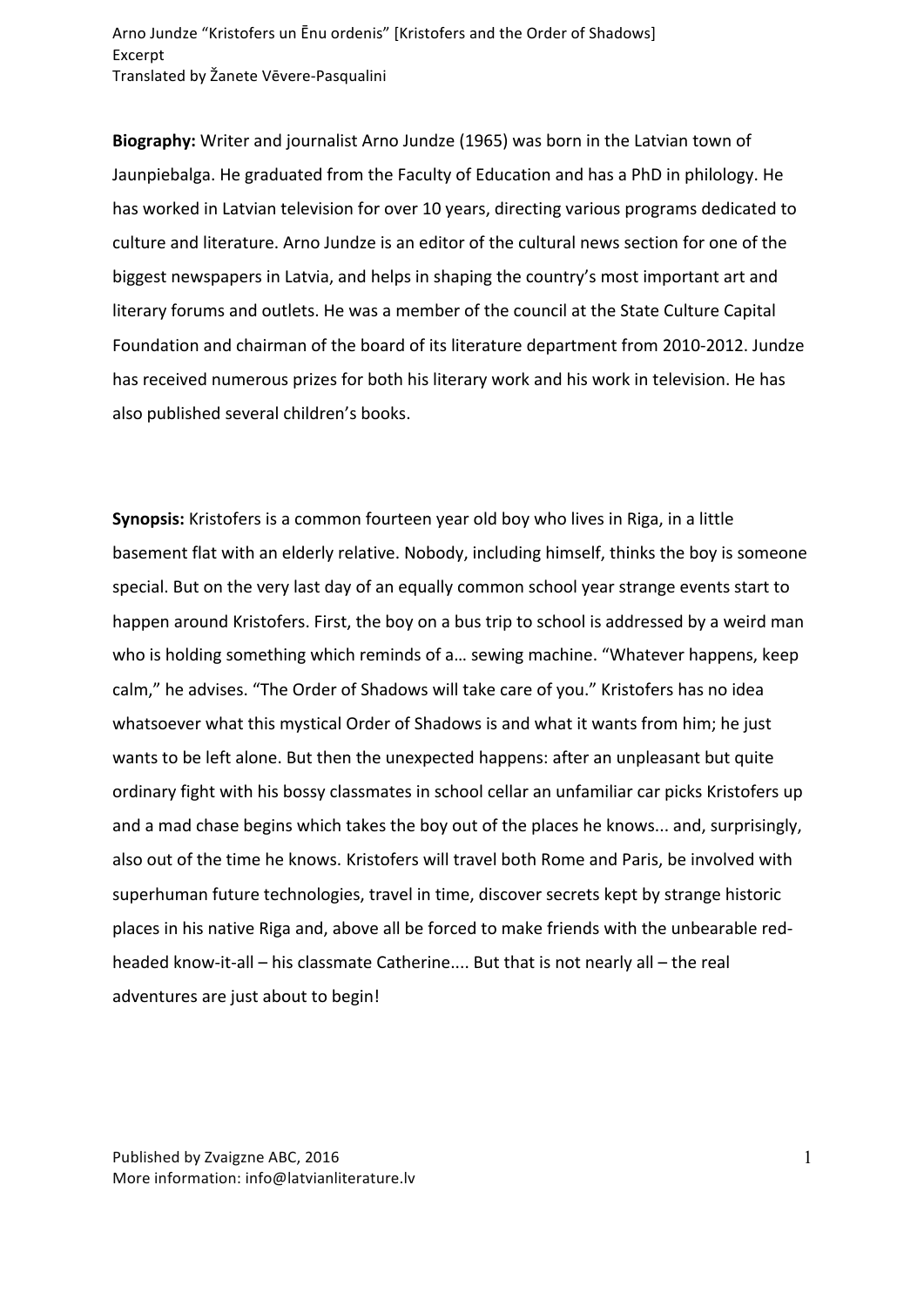Arno Jundze "Kristofers un Enu ordenis" [Kristofers and the Order of Shadows] Excerpt Translated by Žanete Vēvere-Pasqualini

## **Excerpt**

## **School.** The trouble begins

On the morning all this mayhem started I was riding the bus to school in a rather sour mood. Yeah, I suppose I should've been happy—it was the second to last day before the summer break. No more homework; all that was left to do was return the textbooks to the school library, refrain from ticking off the teachers and keep afloat until the report cards were handed out. After that the freedom would begin!

However, unlike my classmates to whom summer meant traveling with their families, lazing around in a villa in Jūrmala or, in the worst-case scenarion, the rustic charm at their granny's home somewhere on the blossoming banks of the Gauja, this freedom promised me nothing but dirty work at the repair shop and sitting around in the city when the heatwave hit. I was going to be changing the cars' oil to earn money for school.

I'm living alone in my apartment in Sarkandaugava, apart from the old Mr. Freimanis—a thin, hunched man, my Dad's father's brother, and an awfully boring and taciturn fellow at that; he reads the newspaper *Latvijas Avīze*, watches the news program *Panorāma*, and on Sundays he goes to all the services he can find in the nearest vicinity. I don't want to talk about Mom. I'll just say this once—since the day she went to buy some bread and milk and the mall's ceiling collapsed, Mom is gone.

Dad, however...

Published by Zvaigzne ABC, 2016 More information: info@latvianliterature.lv 2 He's still around, I suppose. Yet, ever since that happened to Mom, he's become sullen and aloof and drinks a lot. At least he did while he was still living here, in Rīga. Now he's already been working in London for three and a half years. He calls us once a week, and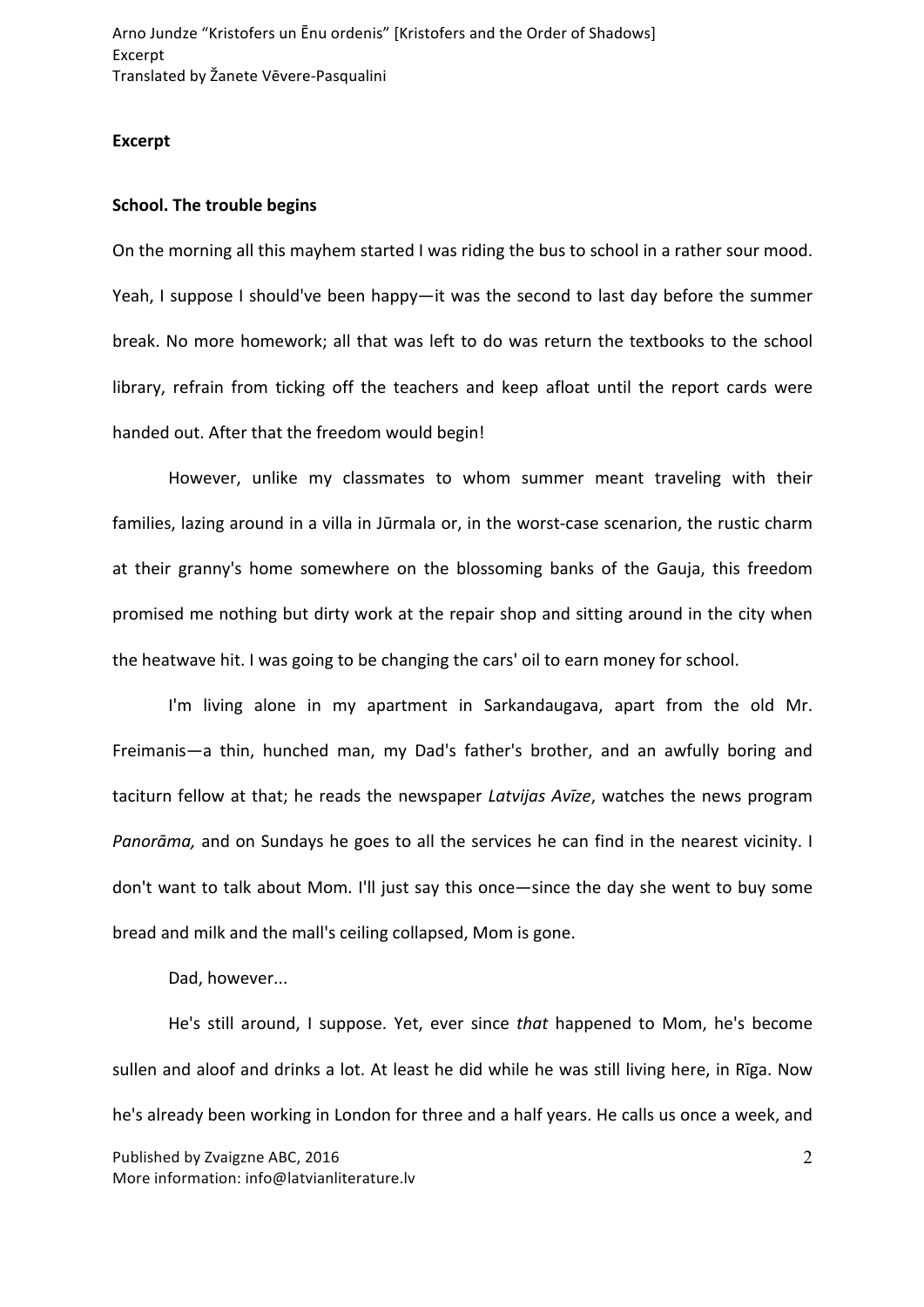once a month sends Mr. Freimanis three hundred pounds to cover my school and living expenses. Mr. Freimanis gripes it's very little and his pension is slim but the firewood costs a lot. So that's how I live. In an old building with stove heating in the apartment, only cold water in the kitchen, and a dry toilet in the stairwell.

I go to the big school on Kr. Valdemāra street—it's considered quite prestigious. Mr. Freimanis himself has graduated from some architectural institute in the far-off Russia and spent all his life designing sewerage systems, and always insists that the most important thing is not just to graduate but to graduate from a good school.

"Connections are everything, otherwise you'll waste your whole life in the sewers like I, while the castles are built by others," Mr. Freimanis says.

Yet I'm getting nowhere with making connections since I don't have that many friends at school. Can't say I'm the most popular guy in our class. Pretty much the other way around. No, I'm not complaining! It's just that our small flat in Sarkandaugava is far from downtown. I ride the bus to school whereas many of my classmates live in the city center. A large number of them run to classes on foot, since they live across the street. Others are driven to school by their parents, and some even have their own cars with chauffeurs. What friendship can there be when they buy new clothes at the best stores and brag to each other that they'd spent the weekend skiing in the Alps? I buy my duds at the second-hand store *Degas* and slide down an icy slope in the yard next door in winter. You can't really compare these two worlds. I don't mind it so much, though. It's no use, right?

If I hadn't been so crabby that morning, I'd probably have noticed something weird was happening to me. But last night, after reading an article in the magazine *Ilustrētā*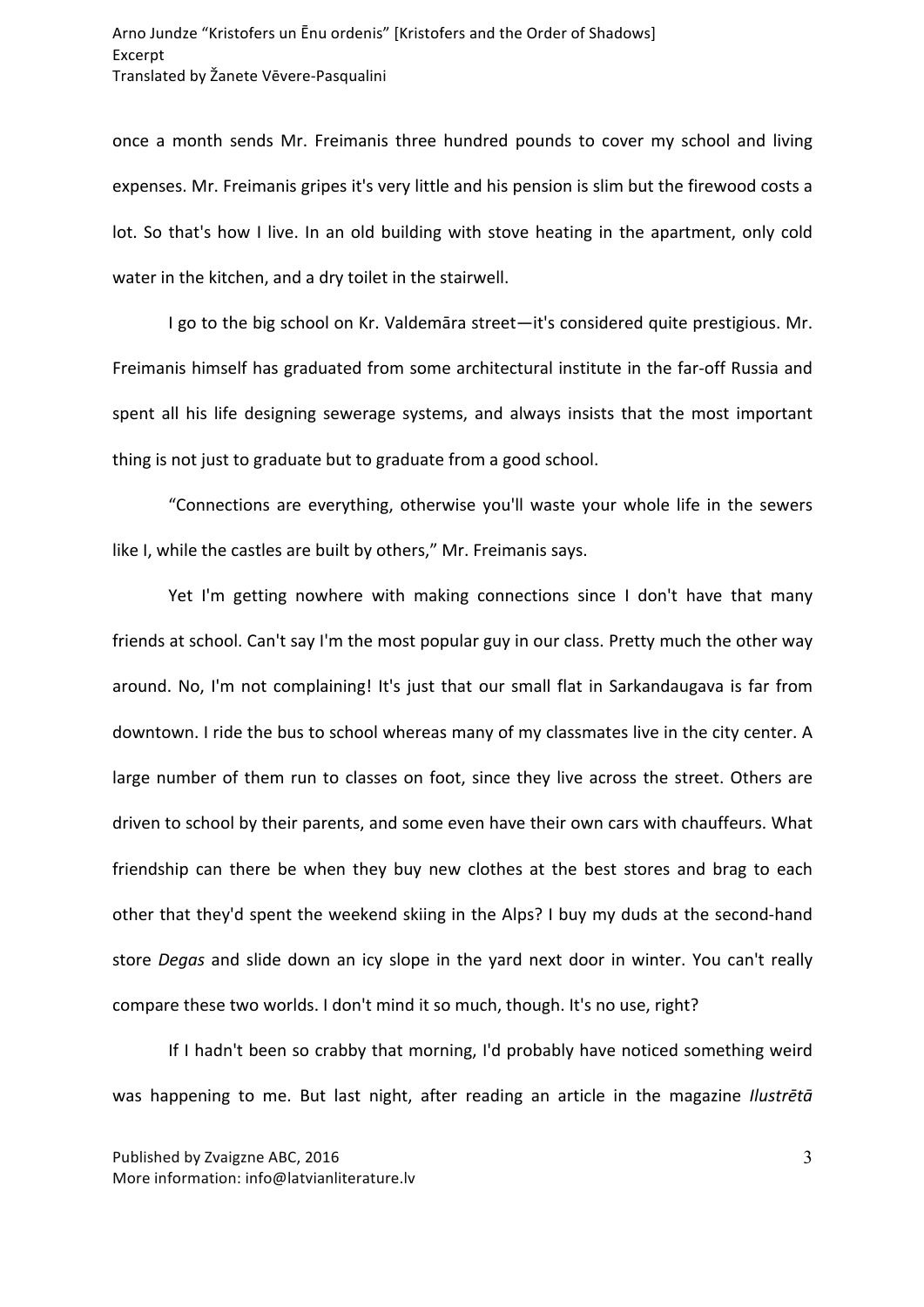Zinātne about Uri Geller, the psychic who could, since a very young age, bend spoons and the hands of watches with nothing but his mind, I stayed up until 2 a.m., concentrating on my old alarm clock in the green iron case. Oh, how I wanted to smash its hands to pieces! So I concentrated, and concentrated... until the clock's loathsome buzzing woke me up at 6 a.m. with a splitting headache. Its hands, naturally, were as straight as last night. So far there had been nothing unusual.

The weird stuff started on the way downtown. There was no one there at the bus stop at seven in the morning—the time when everyone was headed for work or school. I went to school five days a week, so trust me when I say this was highly unnatural. Something like that simply didn't happen in our large city. Anyway, that morning I still had a headache and didn't care. I didn't even notice the bus was totally empty, either. After registering my e-ticket in the validator, I just dropped into the nearest seat by the window, paying no attention to my great luck—I wouldn't have to stand all the forty minutes it took to get to the school, as it habitually happened.

At the next stop, only one passenger got on the bus. A most strange bird! I don't really know how to describe him. A dwarf? No, he was really short, but not really a dwarf. We had had a school trip to a Lilliput circus; I knew how dwarves looked. This one was rather stumpy and small, yet broad like a front door. No taller than me, that is, one meter forty six centimeters. How old? No older than my dad, but he looked awfully weathered. He was wizened, with a spare beard and thin, tangled hair pulled into a messy ponytail at the back of his head. I can't stand all these guys with tails! It was the end of May, yet the man was wearing a red-and-black woolen coat with dirty lining and a long, threadbare fringed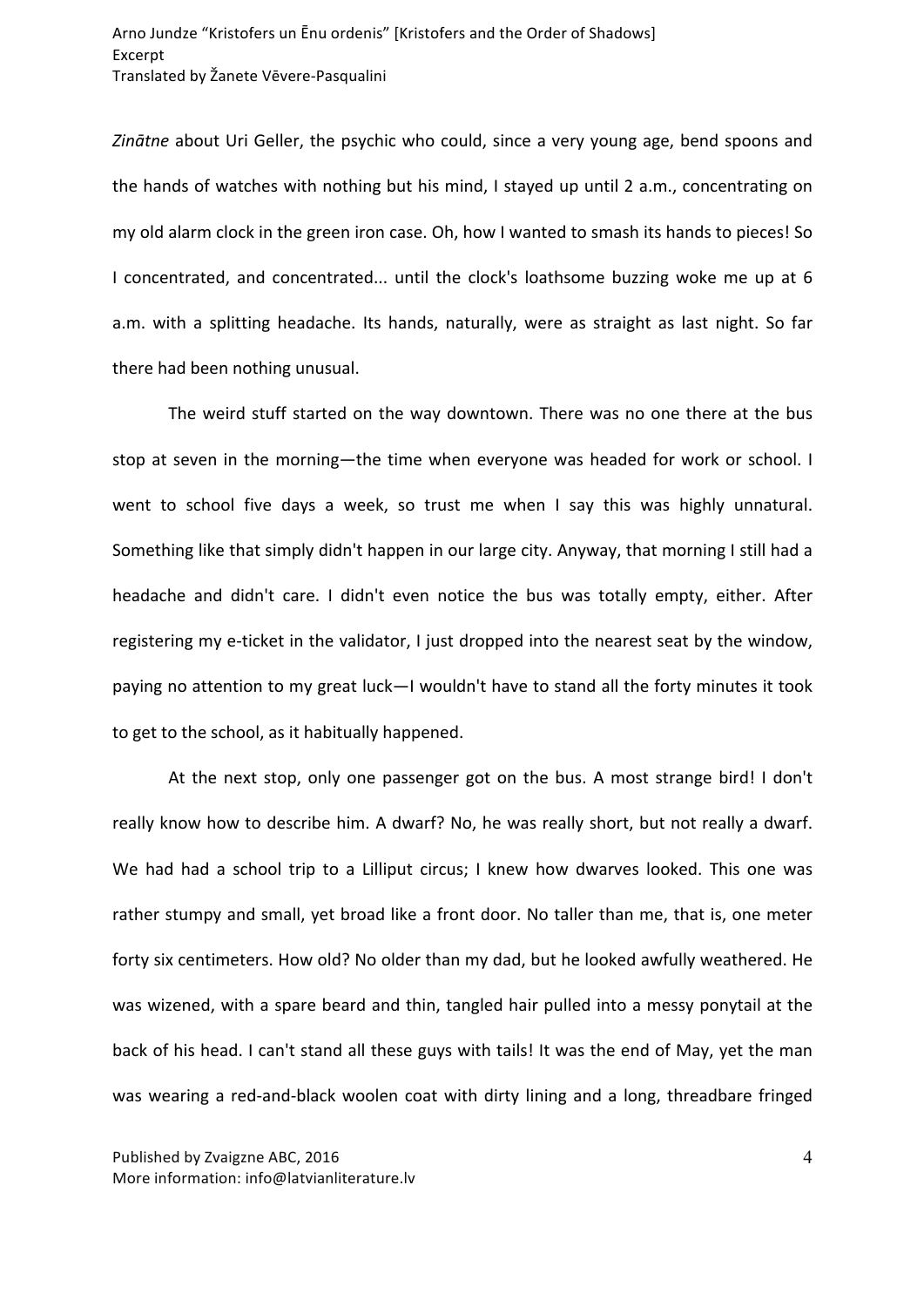scarf around his neck, as shabby as the rest of him. All that on a warm spring day when, as Mr. Freimanis used to say, the sun was taking a stroll on earth.

Once in the autumn, during the Poetry Days, some fat fellow had been brought to our school who said he was a master poet—he'd had a scarf just like this one. However, while the poet had smelled unpleasantly of beer and rain-soaked clothes like some hobo, this one was hardly a vagabond. From the distance I smelled quality French cologne. Little Ivars' dad has the same scent when he sometimes drives his son to school in his black mercedes. I've picked up on it. It's hard to miss.

Moreover, this guy had on a ratty fedora with holes that looked like they'd been pricked with a nail.

'Probably to cool his skull when it overheats,' I mused.

To complete the bizarre picture, this fruitcake was holding the body of an old sewing machine, wrapped up in plastic. Just the body; I saw there was nothing inside it.

"This seat free?" he asked in a funny, husky voice.

"Uh-huh." I nodded my aching head, thinking to myself, 'Senile jackass, don't you have enough space in this empty bus? Do you really have to get in my face with your trash?'

The weirdo sat down across from me and fidgeted for a while, as if he had small but sharp pins pricking his bottom. I didn't notice anything of the sort on the seat. I can promise you that. He took a long time jerking his left leg and grinning down at his yellow, busted lace-up boot. Suddenly he murmured, "The bus is empty so we can talk."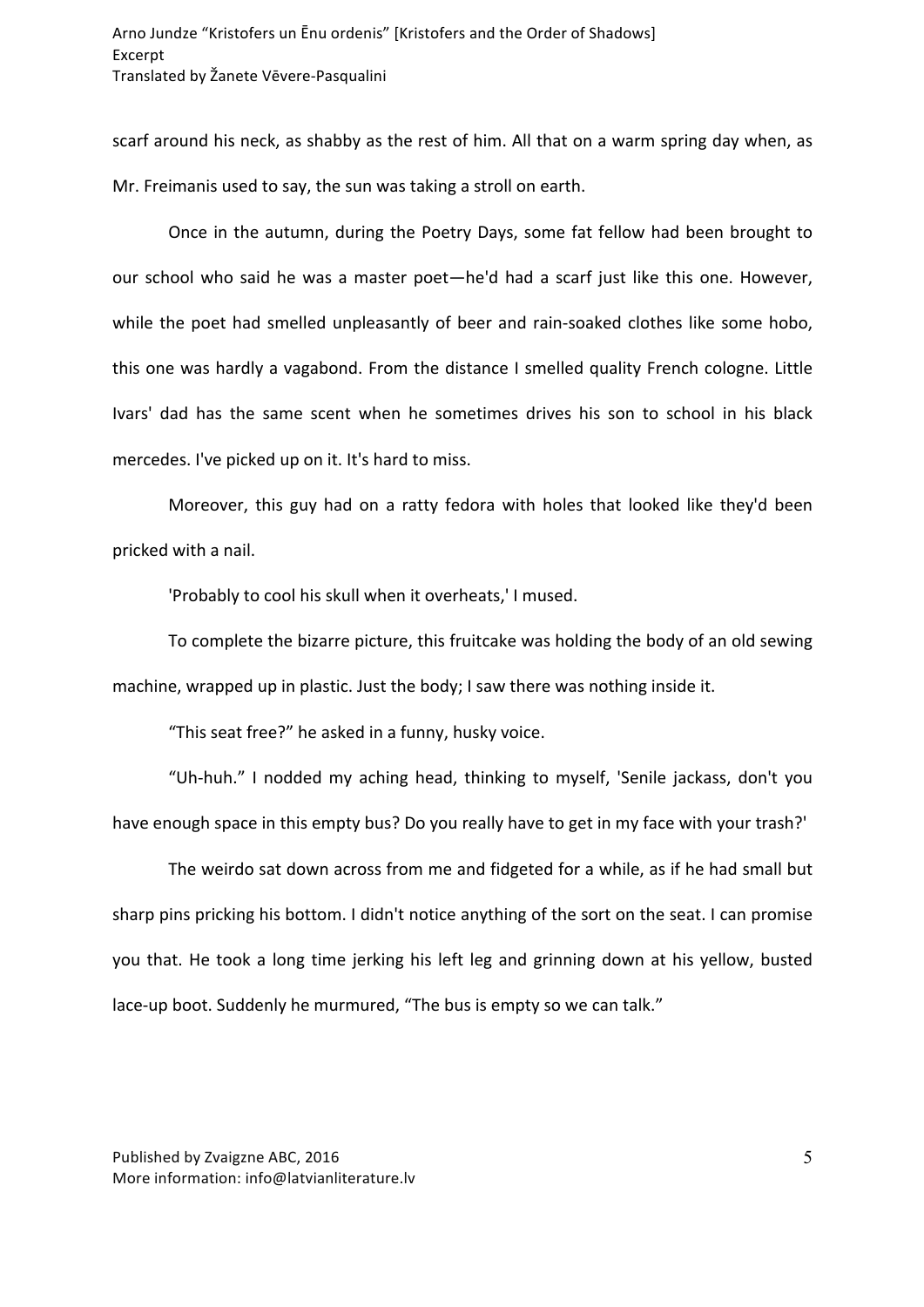'Must be some pedophile! Next he'll offer me candy,' I concluded and kept my silence. Nowadays even kidergarten babies are taught you mustn't talk to strange men on the bus. 'Or maybe just a flake.'

The ponytailed guy smiled in understanding and, thank goodness, shut up, going back to inspecting his worn-down boot. For a while we rode in silence, until, as the bus crossed the big intersection of Valdemāra street and Senču street, the weirdo with the braid suddenly jumped up and, leaning in close to my ear, said, "I see you're not of the mouthy kind, but the order has sent me to warn you—do not show surprise about anything! Strange things are about to go down but you must keep your cool. Remember! No matter what happens, keep your cool. The order will take care of you."

'What order? Seems like this gramps has been let out of the Tvaika street nuthouse early this morning!' I thought, keeping my mouth shut. It was far from proper to be chatting with kooky pedophiles first thing in the morning. Mercifully, our conversation didn't continue. He didn't even offer me any candy.

"It's time for me to get off the bus, as I fear someone might be following us and listening in! We'll meet again—sooner than you can imagine." The man with the ponytail winked at me, grabbed his sewing machine and left. I caught a whiff of quality cologne, and this time a whole crowd of passengers literally overran the bus. It was as if someone really had orchestrated everything so that we could've talked on the bus, and now that our conversation was finished everybody strove to catch up. The bus got moving, and the stop soon vanished from sight. The weirdo with the sewing machine, too, quickly disappeared from my aching head.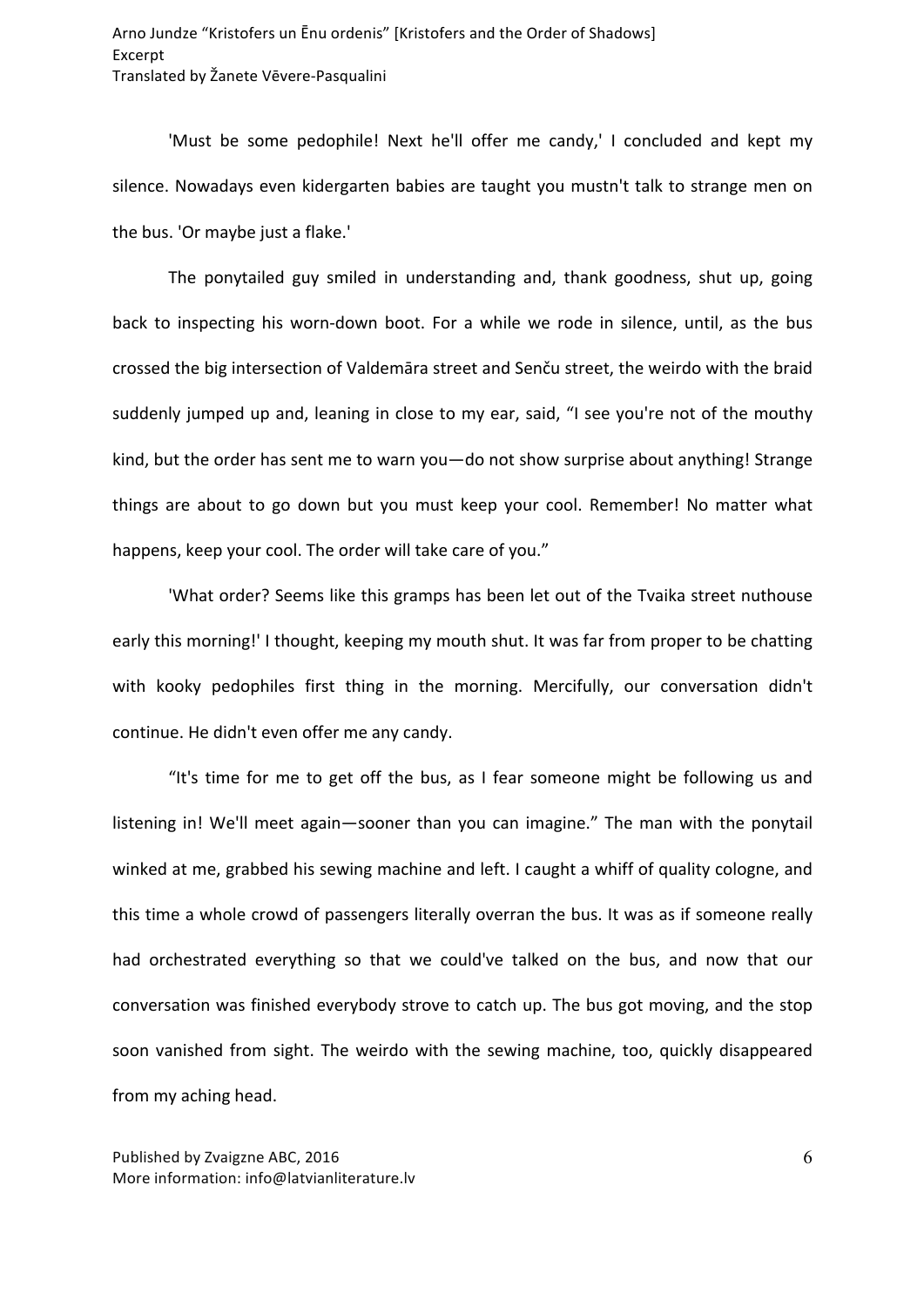My stop came. As I was getting off the bus, unexpectedly I heard the raspy voice in my ears. "Forgot to tell you—if you intend to bend clock hands with your thoughts, fire them as swiftly as you would kick a football. To crush something, you need to act fast."

Honestly, I almost jumped in fright. How could anyone have known that?!

The strangest thing of it all was that when I glanced out the window at the bus stop, then back into the bus, I never saw the strange guy with the holey fedora. A fat lady with two shopping bags was studying the public transportation timetable, a bored expression on her face. There was a cluster of my schoolmates from other grades, the Biology teacher Prēdele, know as Raisin—that was all. I staggered to class with a pounding head and a considerable confusion.

How did the classes go? There's no reason to waste your attention with this tedious account. You've all been going to school at one point or another and know perfectly well what the penultimate day of the school year is like, when the teachers hurry to calculate the final average marks in all the subjects. The students who have everything in order, no unfinished assignments, sit as quietly as they can to avoid provoking the teachers at the last moment and getting in trouble. Meanwhile, those who expect poor results or whose destiny hangs between a higher and lower mark, break their necks to salvage and correct what they can, swarming around the pedagogues—come on, teacher, please! A common occurrence, right?

I hate this honeying up to the teachers. I do my best to complete my assignments in a timely manner. I guess I forgot to say I'm a fairly adequate pupil. No honors student, sure,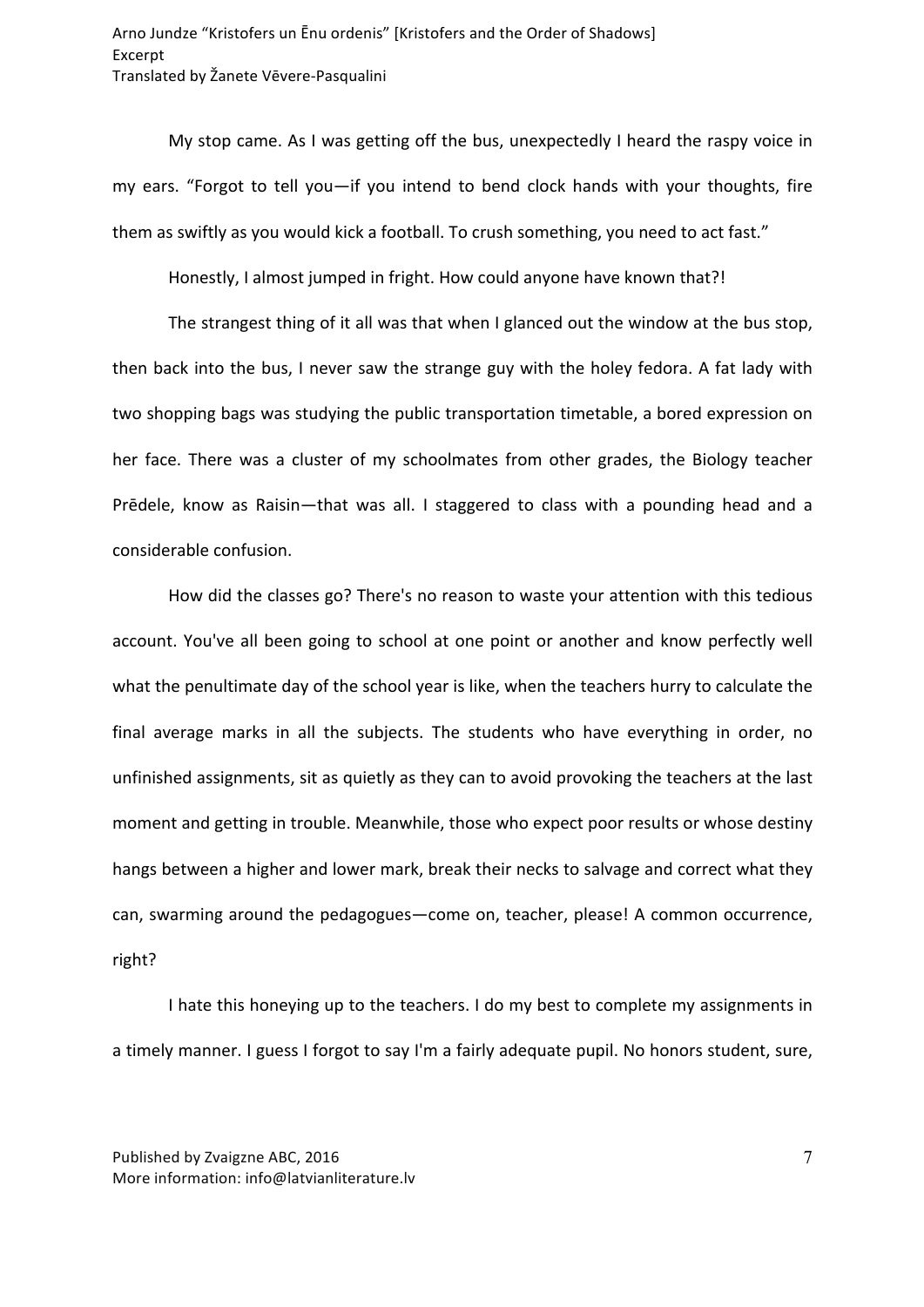but the worst grades on my report card this year were a six in Algebra and a seven in Geometry. Well, I don't like all the computing, what can I do!

Okay, about that second to last day at school.

I sat through my classes all quiet and still, trying not to attract trouble. Time slipped by, and the feeling that something was about to go wrong today intensified. Not because Kate, her hair gathered in braids, threw an eraser at me and stuck out her tongue; I didn't retaliate only to avoid the teacher's attention. She's a real witch-Kate, of course. An honors student! Always sticking her nose where it doesn't belong. And snitching to our homeroom teacher about the smallest of matters. Still, all this is not about the insufferable Kate with her pigtails but the prickling foreboding that kept growing despite the fact that the school day was rapidly drawing to a close.

As the final bell rang, everyone dispersed each to their own destination. I was going to go to the Esplanāde park with a couple of boys from my class to trampoline for a while. We were already out on the street when I suddenly remembered I still hadn't picked my gym clothes up from my locker. How sloppy of me! It would be totally stupid to leave the clothes at school during the summer. Arranging to meet the guys at the Esplanade, I went back into the school and descended the stone steps to the semi-basement to the changing room, digging through my pockets for the key to my locker. Better should've stayed away.

In the locker room, I ran into the biggest jerk of our school—Splinter. He was down there with his minions—Jaņķelis and Elvis. Splinter was a year older than me, a tall, pimply lout. There was talk that his old man was either an ex-con or an ex-chekist. A fat cat that inspired fear in everybody. You can be sure that good old Splinter had an undeniable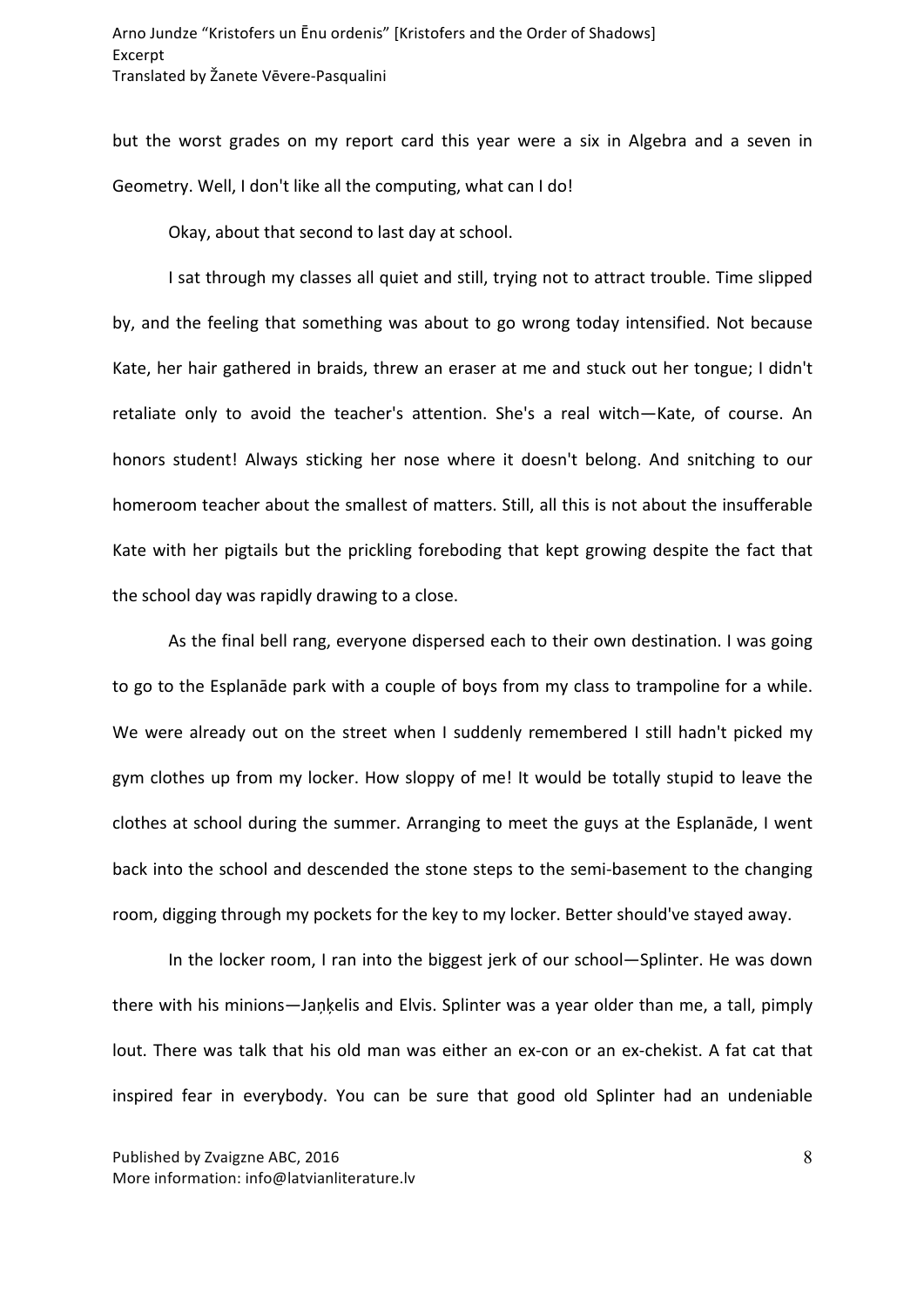## Arno Jundze "Kristofers un Enu ordenis" [Kristofers and the Order of Shadows] Excerpt Translated by Žanete Vēvere-Pasqualini

influence over the administration of the school. Anyone else who'd stirred up the kind of trouble Splinter did would've been kicked out of our refined high school long ago. However, his pappy's pockets were deep enough, so his kid kept getting on everyone's nerves. Jankelis and Elvis were from my parallel class. They wouldn't be worth mentioning, yet behind Splinter's back they both felt invincible. This trio normally busied themselves with humiliating the younger boys. Usually they picked on the smaller ones. They roughed them up, took their lunch money, stuffed their heads in the trash or sometimes just gave them a kick in the butt in passing and howled with laughter when the kid dropped to the floor, crying. Mercifully, I'd had no relationship with these three, but I knew it was never fortunate to chance upon them on your own. Some of my classmates had already regretted it.

Oh boy, it looked like my turn had come. Entering the locker room, I ran directly into the fire. It was naïve to hope someone would save me here—on the penultimate school day when virtually nobody came down to the changing room anymore.

"Ah, it's the Irish hobo's pup! Hey you, you lop-eared pipsqueak!" Jaņķelis yells, catching sight of me.

It's no secret that my dad works in London. I'm not particularly tall, either, and my ears are rather prominent. There's some comfort in the knowledge that at least they hold up my hat in winter, so that it doesn't obscure my view. I guess I could try to explain to this oaf that London is located in England, not Ireland, but that wouldn't change much. I'm about to get a beating anyway.

"Are you, too, going to Dublin to scrub toilets this summer, huh?" Elvis sneers.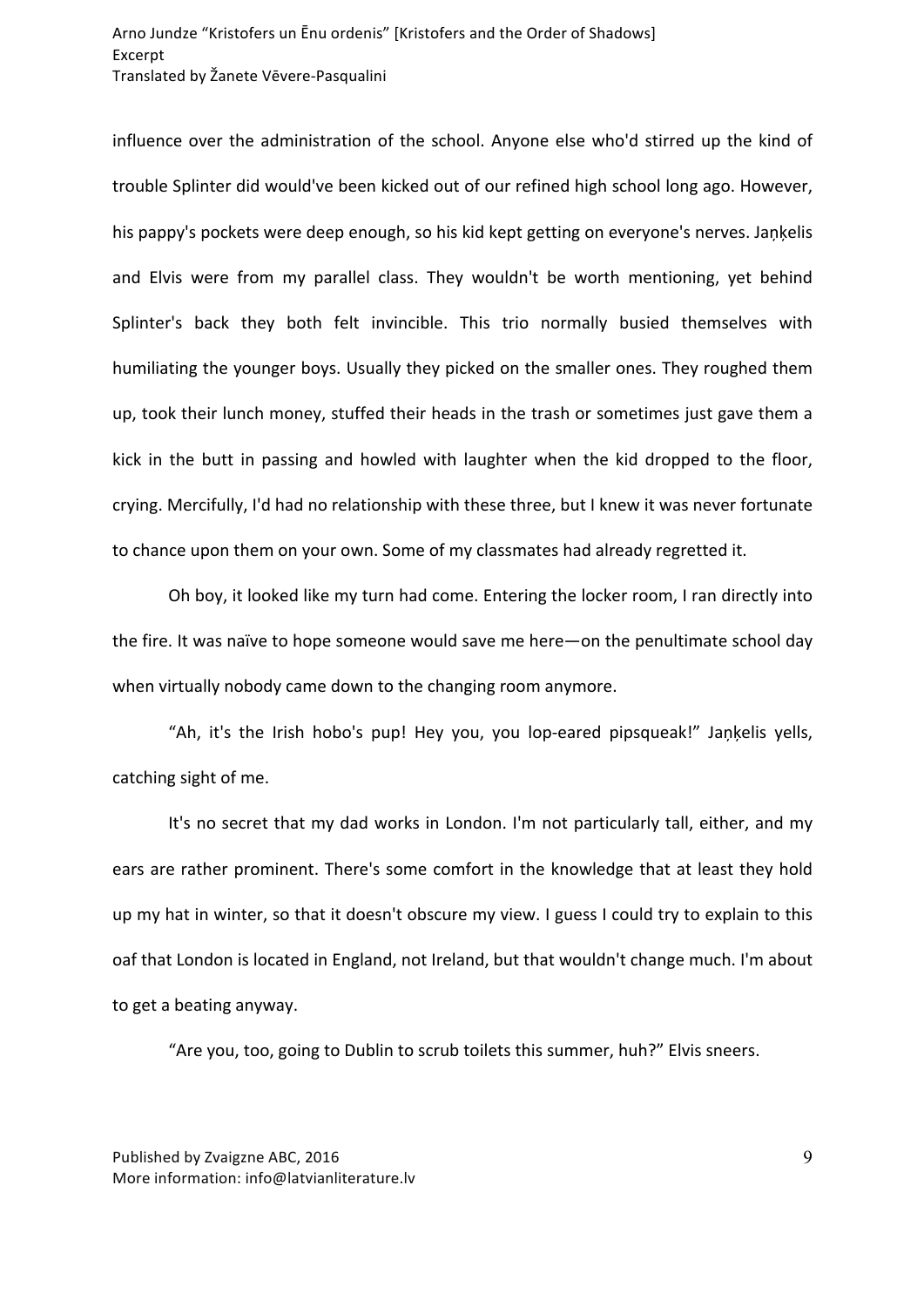Keeping my mouth shut, I open my locker to take out the bag with my gym clothes. Why speak? My reply will most likely turn me into a speed bag in the eyes of these jackasses. Out of the corner of my eye I catch sight of Kate's pigtails in the locker room doorway. Or maybe I'm just hallucinating, since no one comes in. I wouldn't want anyone to see me get slammed anyway, least of all the girls from our class.

"Look, Splinter, that Irish hobo sure is snotty!" Elvis goes on. "Not even a hello! Gotten all uppity, methinks."

Jankelis runs towards me and hits me on the shoulder, hard. "Mushroom!"

His fist has struck a muscle, and it smarts something dreadful. We, the boys of our class, call such a hit 'the stiffy' since afterwards the arm won't move for a while. If I retaliated, the three of them would turn me into mincemeat. I take my canvas bag with the gym clothes, shoes, and a full bottle of water, and make no reply. They're going to beat me up anyway, three against one. Things don't look good for me, but at least I won't offer them the gratification of having provoked me.

Elvis shoves me, and I painfully bump my back against the row of lockers. They rattle mournfully. I think I feel the metal doors bend under my weight.

"Hey, you little hobo, why didn't you greet my friends? What, don't they teach you at school to say hello to your elders?" Pushing his lackeys aside, Splinter steps onto the stage, squaring his fists.

He's about to pummel me.

It's hard to explain what happens next.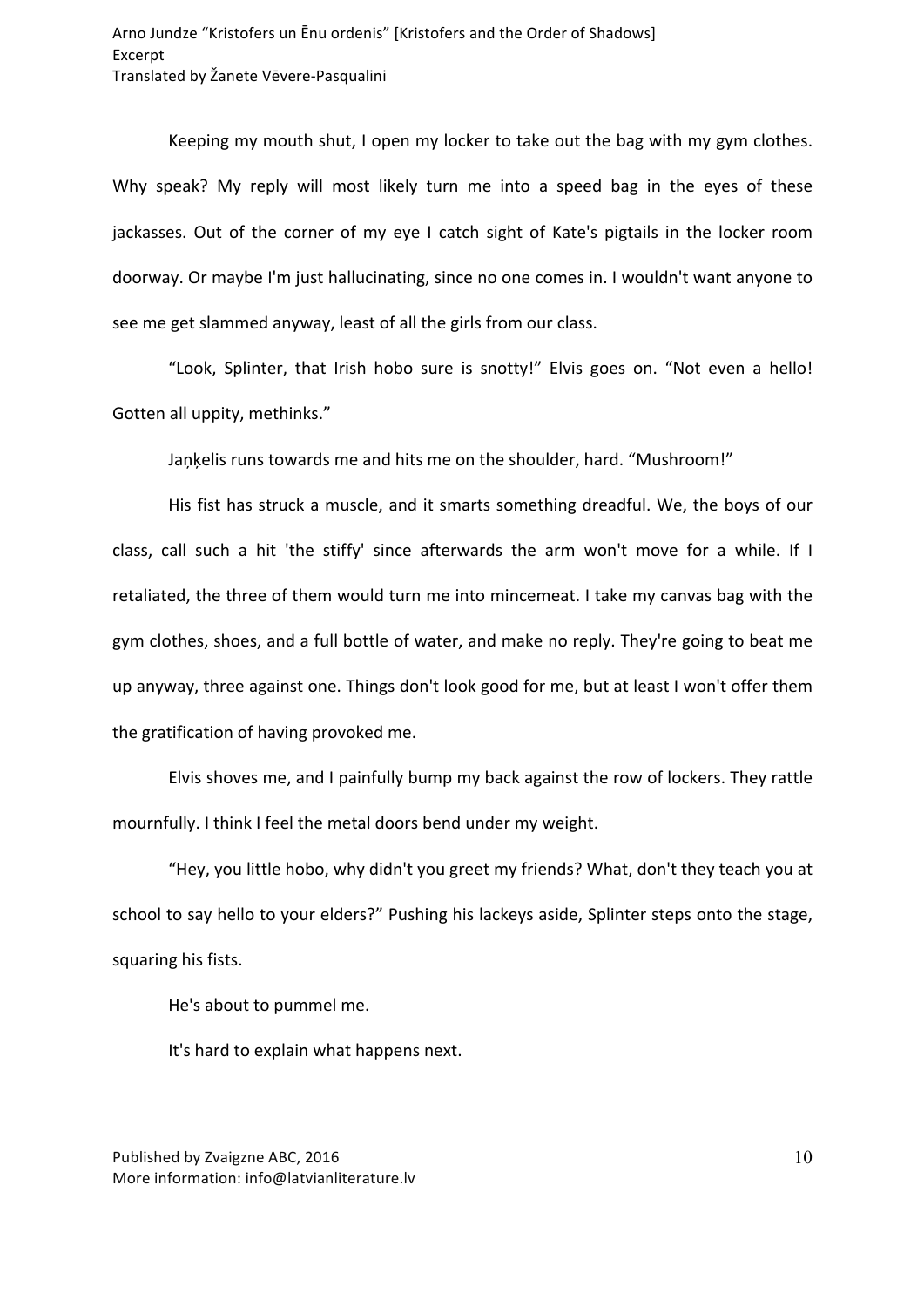I hear the voices as if from the sidelines. First one, then another. The first voice is foreign to me, yet I've heard it somewhere before.

"To crush something, you need to act fast," it says.

The second voice. I guess it belongs to me; still, it's awfully insolent. It retorts that I'm not about to say hello to every last spotty nitwit at this school.

Splinter goggles at me in confusion but it lasts only for a second. The next instant he's already let his fist fly at me.

I partly dodge the impact. His fist splits my lower lip, and the taste of blood floods my mouth. Inflamed beyond all reason, I swing my right hand with the gym bag into his face. Held by the cotton ropes, the bag hisses through the air in a high arc and slams heavily (there's an almost full glass bottle of water in it, mind you) against Splinter's pimply physiognomy. There's a dull thud, followed by Splinter's despairing wail. A moment later the big lummox is rolling on the ground, clutching at his bloody face.

"My nose!" he howls.

Seeing their boss in such a state, Jankelis and Elvis beat it. I catch up to Elvis and kick his butt with my foot. The minion crashes into the lockers. Jankelis is swifter. He manages to slip through the door before I pounce on him.

"What's going on down there in the lockers?" I hear the loud voice of the school's security guard and hasty footsteps on the stairs.

I haven't the slightest wish to explain myself to him.

Throwing my things on the high sill of the open semi-basement window, I jump, pull myself up and crawl out into the school yard. The windowsill is covered in a thick layer of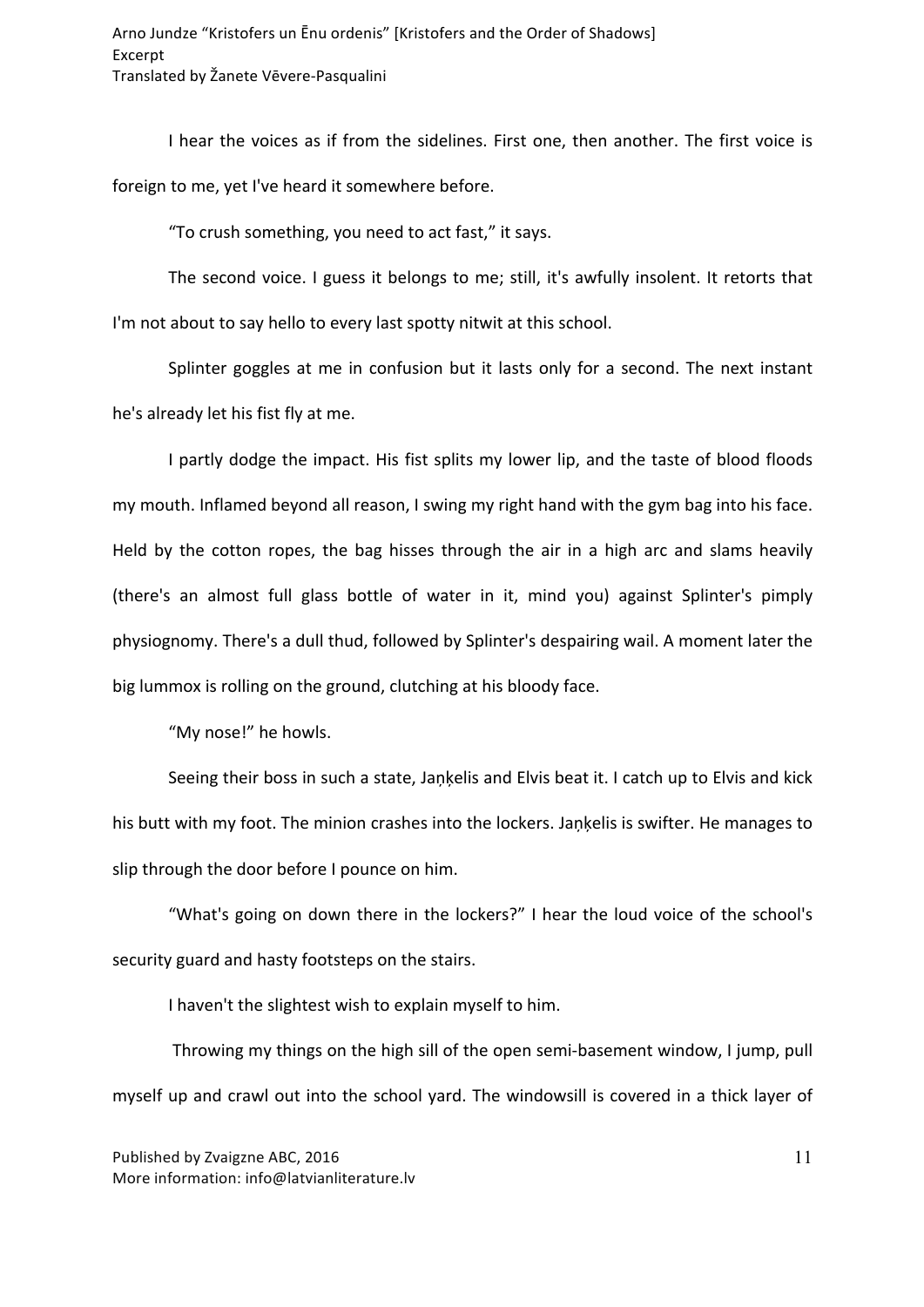grime but there's no time to dust myself off. I run as fast as I can into the street. Bloody, with a split lip and dirty clothes. To the traffic light, across the street and into an alley from where the school is obscured from view.

In the intense afternoon heat the alley is practically deserted. There are no pedestrians to be seen. Almost no cars, either. Only a little farther down the road I spot a parked yellow *Volkswagen* van with a bright notice that says, *Flowers and dec rative plants*. The letter o must've peeled off and gotten lost. Two aged men in identical brown overalls are loitering by the van.

Out of breath, I hurry up the steep street. Thoughts are racing through my head. I've gotten myself into a real tight spot. The scuffle in the locker room won't just pass me by. There are no witnesses. Splinter will probably sell me out to his old man, saying I'd started it and roughened him. Jankelis and Elvis are going to say whatever Splinter tells them to say. In the end, it will be me who pays the price, not him and his daddy moneybags. That's some goddamned hot water. And on the penultimate day of school, no less!

I've come up next to the yellow *Volkswagen*. The men dawdling by the van are talking but their conversation doesn't reach my conscious thoughts. I'm too strung out.

"Is this lad with the bloody lip the same Dornbušs ordered us to find today? Scan him!"

"Why scan him when you can see from afar it's him, all right. The kid must've gotten into a tussle. Get him!"

A sudden iron grip descends on my elbow, a strong hand covers my mouth, reeking of tobacco. The side panel rattles open, and, thrashing desperately, I feel they are about to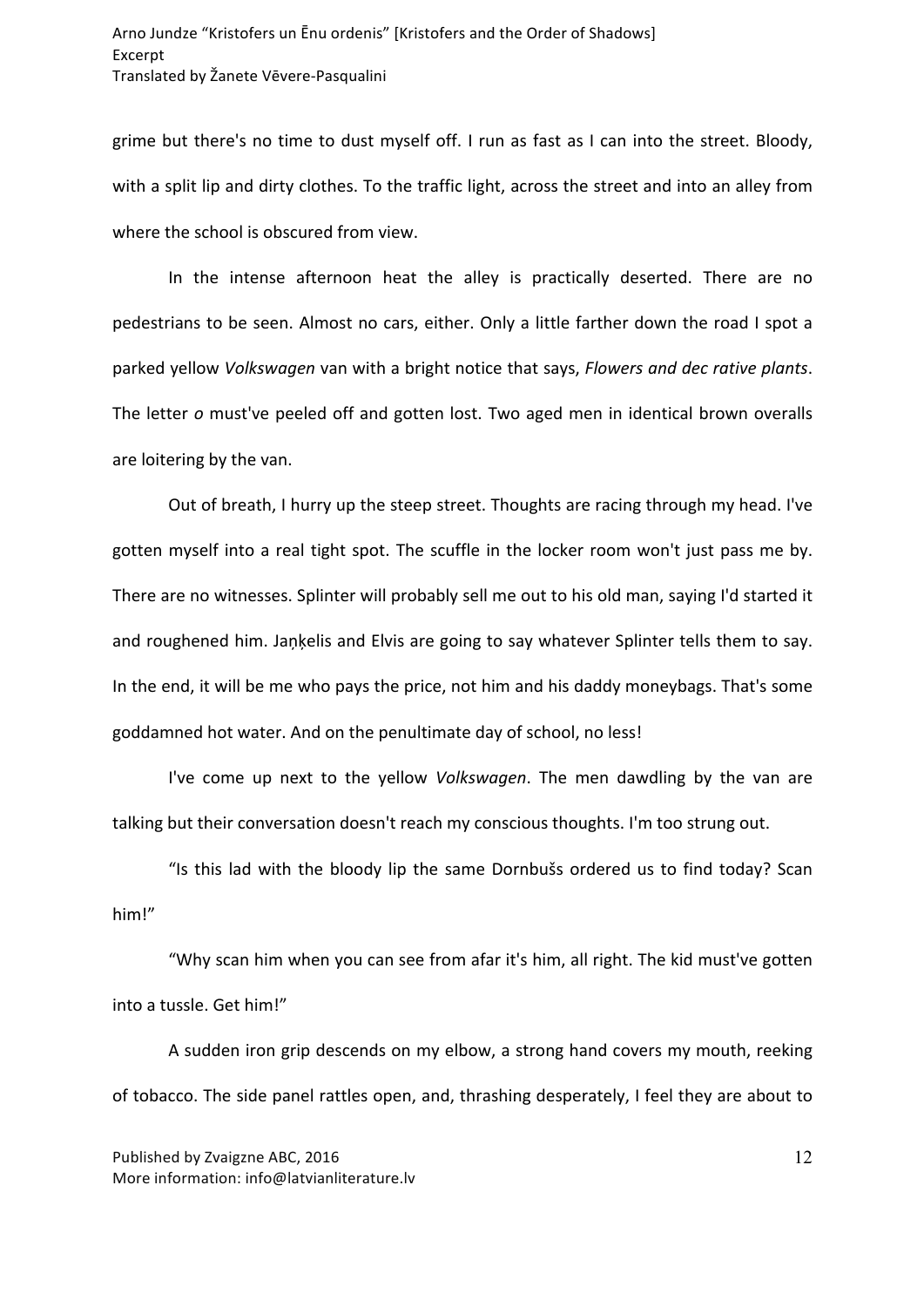drag me into the yellow van. The men in the brown overalls are no wimps from the locker room who kick the little boys around and see themselves as some sort of superstars. I can't break the grasp of my captors.

At that instant, another van appears before my eyes, tires squealing—a ridiculously light blue Ford Transit. Never slowing down, it charges at the yellow *Volkswagen*. There's a deafening crash, glass shattering, plastic cracking, metal parts bending with piteous squeaks. The yellow van jumps at the impact, and its front door pops open, delivering a good whack to the men clutching me. They both go down on the pavement, and I'm free.

Bewildered, I stand there with my mouth hanging open, and watch the door of the light blue Ford Transit open. Out comes the same ponytailed weirdo with the fedora and the shabby scarf who accosted me on the bus this morning. Under his arm he's got the case of a sewing machine. The same as earlier.

"What are you doing standing there, don't you see this is the right moment to flee!" he calls to me. "Let's run before those two buffoons come round."

This morning on the bus I deemed him a total asshole. Now I realize it would be best to obey him. We run up the Stabu street along the fence of a brewery for roughly half a block, and then brakes screech next to us and another rattling *Ford* van appears. I don't catch its color, but what's the point? At the wheel sits a gaunt, moustached man with a funny old-fashioned hat that reminds me of Charlie Chaplin. Mr. Freimanis called that one a bowler, if I recall correctly.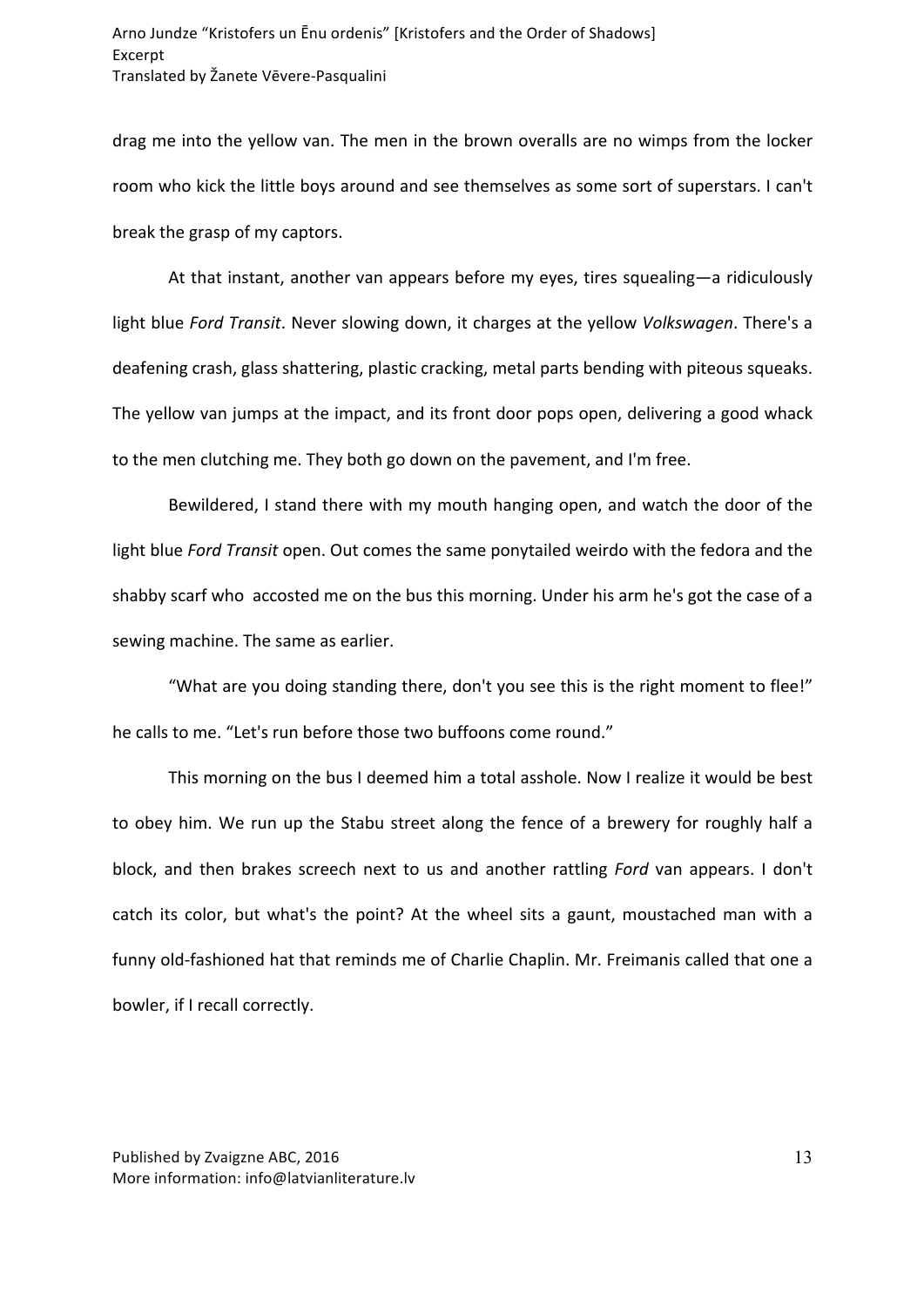"Get in! Hurry! Dornbušs' agents have also stolen a car from the parking lot and are going to be on us in a second." Hearing that, the ponytailed guy with the fedora throws open the door and jumps inside the van, gasping—his frayed scarf flaps in the air.

"How long do you intend to stand there?!" he yells at me. "I know only dumb boys get into strange cars with strange men! I invented this scary story myself back in the day, but believe me-if Dornbušs gets to you, you'll wish for Splinter to beat you up ten times in the locker room, with all the girls from your class watching! And you must want to know once and for all what kind of trouble you've gotten yourself mixed up in."

All at once, his words convince me. And they come as no surprise. Nothing can surprise me anymore. I do something no schoolkid in his right mind would ever do. I hop into the unfamiliar van. The ponytailed guy slams the door shut, and the car accelerates, tires squealing.

"Buckle up!" the tall man with the moustache hollers from behind the wheel. "This is no old people's home excursion to the botanical garden!"

Never slowing down, signal lights blinking, the van crosses the Skolas street intersection at the red light. I hear the screeching of the brakes of the cars we've cut off and blocked. I barely manage to buckle my seat belt when we cut across Baznicas street in a similar fashion.

"The devil take them, they're already after us! Over there, that black *Mercedes* cab! Those must be both Dornbušs' mutts," the ponytailed guy from this morning frets, looking through the rear window of the van. "You absolutely must take the turn to Brīvības street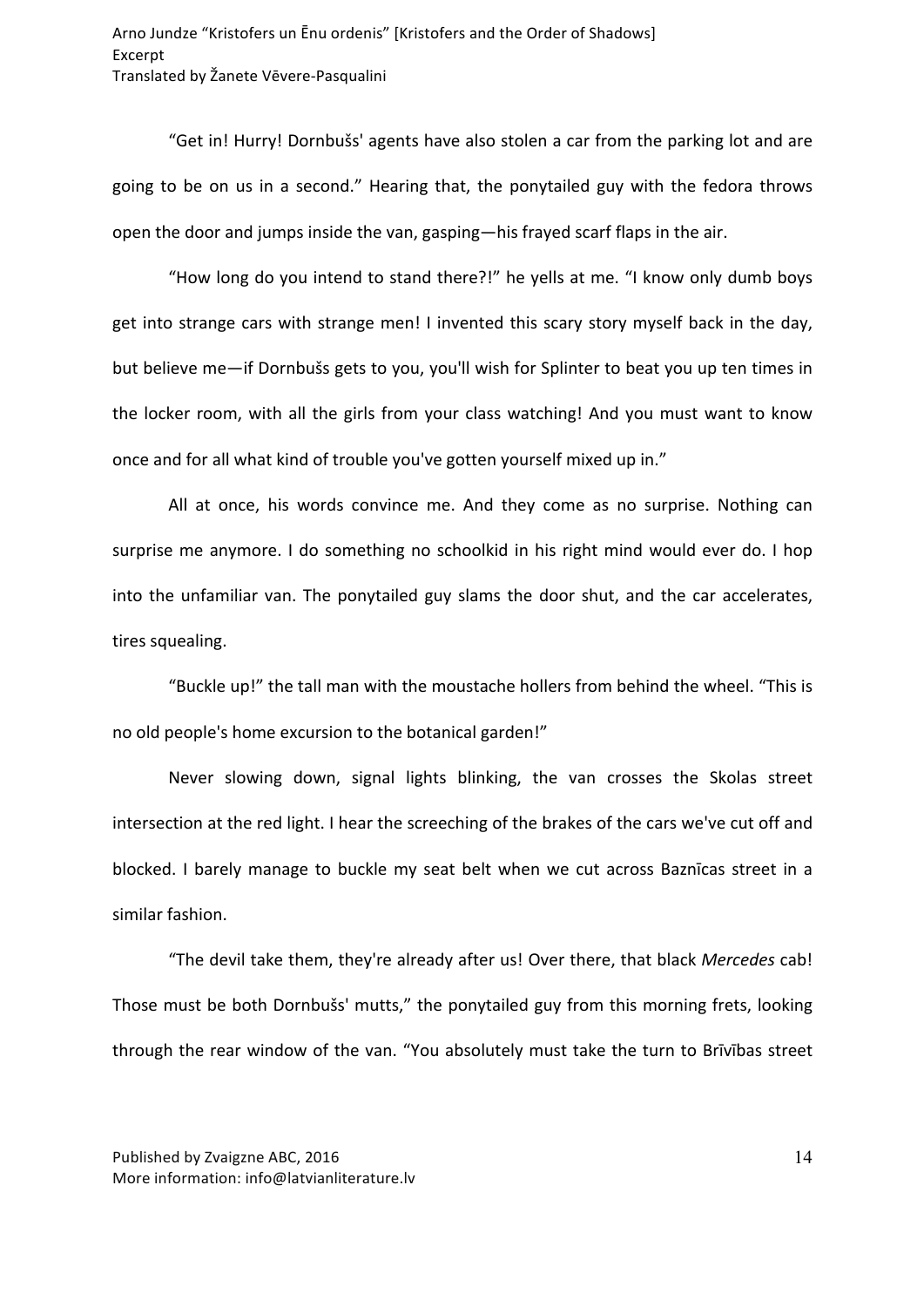towards Jugla. It's one of the few moderately wide streets in downtown Rīga where I can open an emergency portal without any trouble."

"I know," the beanstalk at the wheel shouts back. "Hang on!"

Breaking every possible traffic regulation, tires squealing, our van shoots out on Brīvības street. I think we take this turn like in a real gangster movie—on two wheels. Glancing back, I see our followers—a black *Mercedes* cab imitates our maneuver. Inside I indeed catch sight of the two men in the brown overalls who tried to shove me into the yellow van mere moments ago. I see another thing that cheers me up considerably—the black cab is being pursued by a state police car, its lights flashing and siren wailing. Thank God we've been seen!

"Slow down and halt immediately!" a strict voice orders through the speaker but nobody even considers obeying.

"It's the police!" I exclaim.

"Sorry, the arms of your policemen are much too short to handle this!" the ponytailed guy grunts. "It would've been best if they'd stayed out of the way before they get neck-deep in trouble themselves."

We tear past the Daile Theater at a dizzying speed. In the Miera street intersection our pursuers almost collide with a tram but soon are again on our heels. We zoom past the St. Gertrüde New Church. The engine of the van is howling as if it were about to explode. There's a red light at the intersection of Tallinas street, yet it doesn't seem to exist for us. The van continues on, leaving behind a substantial cloud of smoke.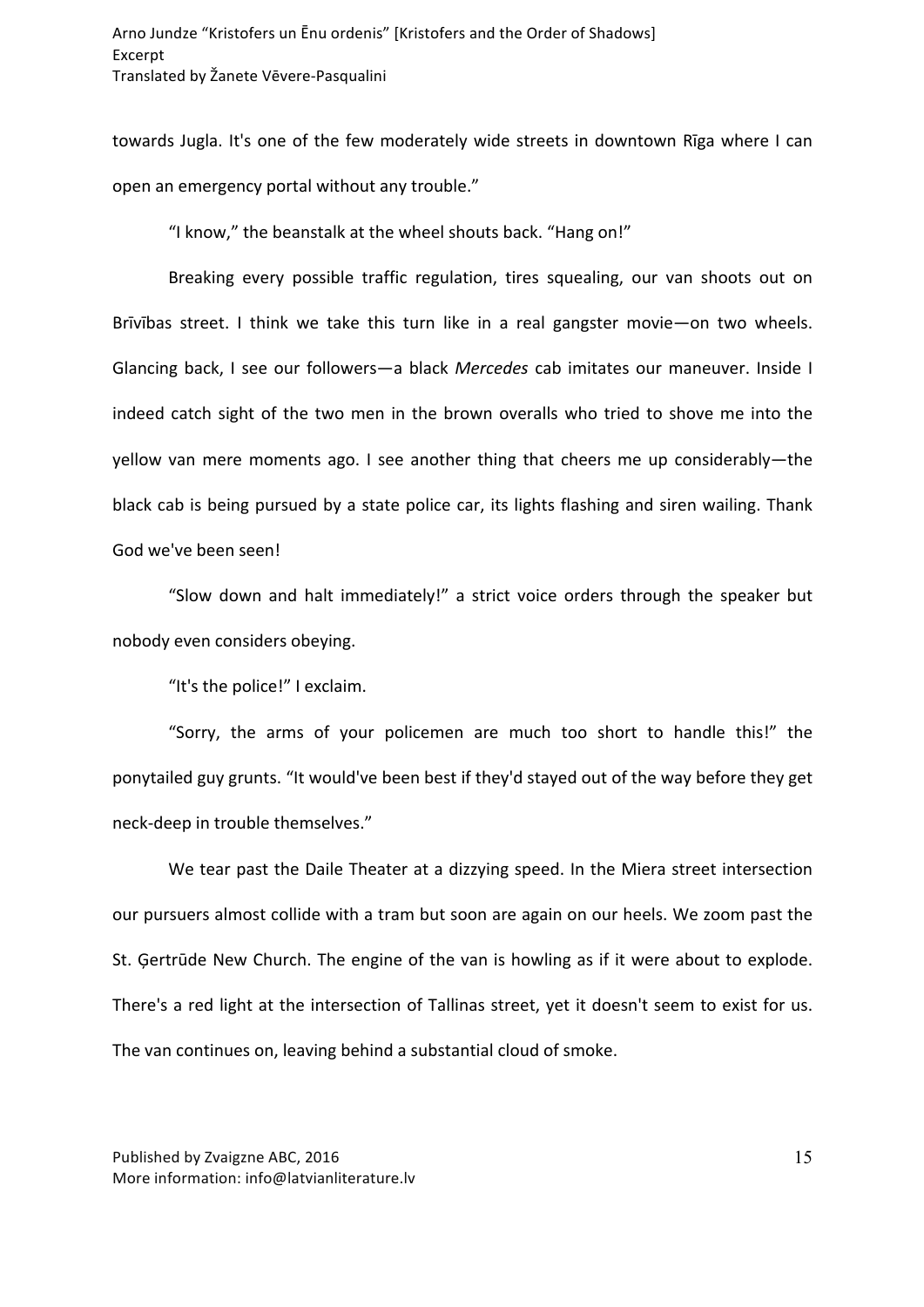"Open the portal, quick! We won't get far away from them in this old dump!" shouts the beanstalk at the wheel.

The weirdo with the ponytail has been fiddling for a while with something that looks like a small tablet.

"The portal will be located at the intersection of Brīvības and Cēsu streets. In the center, between the trolley wires. The fourth additional lane! I'll fire up the ray cannon. We won't break away from them without it." He pushes a button on the body of the old sewing machine. It suddenly glows greenish and begins pulsing. A gun barrel pulls out of the empty interior of the sewing machine, complete with a telescopic sight. The ponytailed guy points it towards our followers in the black Mercedes cab.

"Tell me when!" he calls to the driver.

"Hold up, I can't see the portal yet! Ah, there it is, finally," the emaciated man mutters.

Must I even tell you I was terrified out of my wits?

That doesn't even begin to cover it!

I sat, my mouth hanging open, not understanding a single thing! What portal? In the very heart of Rīga? Astounded, I glanced at the windshield. If there are some among you who have never seen the intersection of Cēsu and Brīvības streets, I can tell you that Cēsu street is a small, slanting road on the left side of Brīvības Street—it can be seen, heading from downtown to Jugla. Brīvības Street itself is big and wide—three lanes on the one side, two on the other—full of trolleys, buses and cars. Do you know what I saw in the middle of Brīvības street? A fourth lane—an overpass that lead straight skyward, to a reddish,

Published by Zvaigzne ABC, 2016 More information: info@latvianliterature.lv